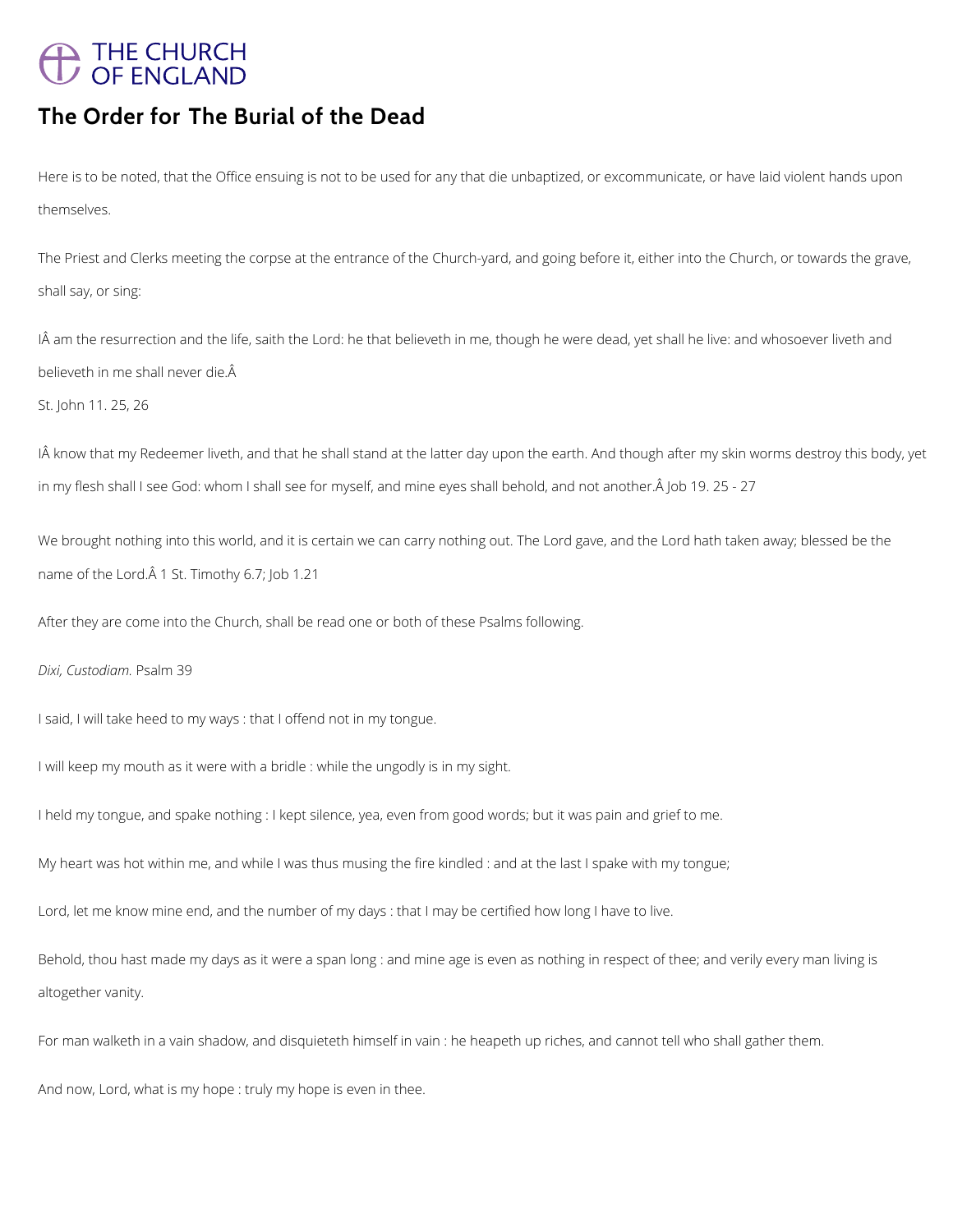Deliver me from all mine offences : and make me not a rebuke unto the foolish.

I became dumb, and opened not my mouth: for it was thy doing.

Take thy plague away from me : I am even consumed by means of thy heavy hand.

When thou with rebukes dost chasten man for sin, thou makest his beauty to consume away, like as it were a moth fretting a garment : every man therefore is but vanity.

Hear my prayer, O Lord, and with thine ears consider my calling : hold not thy peace at my tears.

For I am a stranger with thee : and a sojourner, as all my fathers were.

O spare me a little, that I may recover my strength : before I go hence, and be no more seen.

Glory be to the Father, and to the Son : and to the Holy Ghost;

As it was in the beginning, is now, and ever shall be : world without end. Amen.

### *Domine, refugium.* Psalm 90

Lord, thou hast been our refuge : from one generation to another.

Before the mountains were brought forth, or ever the earth and the world were made : thou art God from everlasting, and world without end.

Thou turnest man to destruction: again thou sayest, Come again, ye children of men.

For a thousand years in thy sight are but as yesterday : seeing that is past as a watch in the night.

As soon as thou scatterest them, they are even as a sleep : and fade away suddenly like the grass.

In the morning it is green, and groweth up: but in the evening it is cut down, dried up, and withered.

For we consume away in thy displeasure : and are afraid at thy wrathful indignation.

Thou hast set our misdeeds before thee : and our secret sins in the light of thy countenance.

For when thou art angry, all our days are gone: we bring our years to an end, as it were a tale that is told.

The days of our age are threescore years and ten; and though men be so strong, that they come to fourscore years : yet is their strength then

but labour and sorrow; so soon passeth it away, and we are gone.

But who regardeth the power of thy wrath : for even thereafter as a man feareth, so is thy displeasure.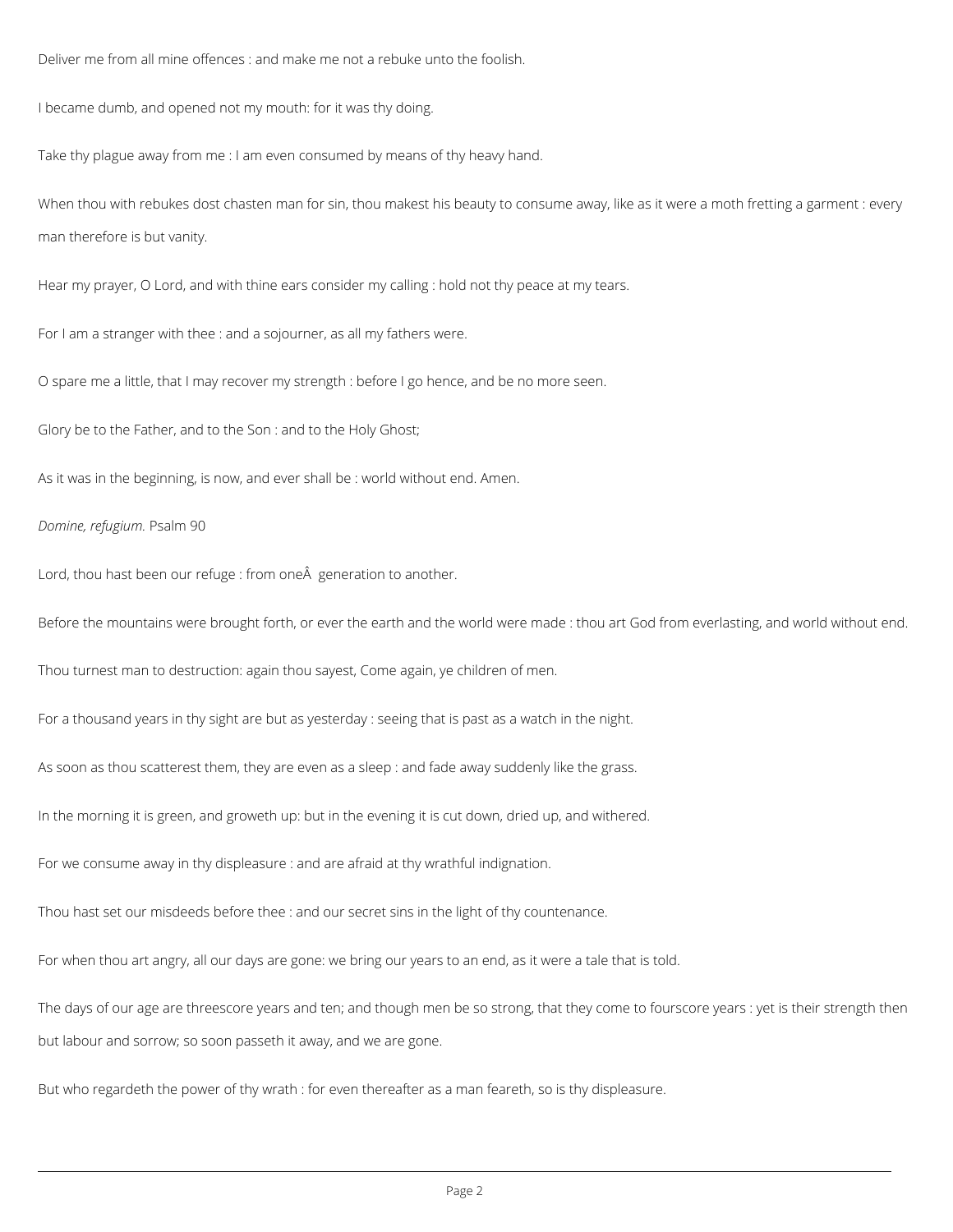O teach us to number our days : that we may apply our hearts unto wisdom.

Turn thee again, O Lord, at the last : and be gracious unto thy servants.

O satisfy us with thy mercy, and that soon : so shall we rejoice and be glad all the days of our life.

Comfort us again now after the time that thou hast plagued us : and for the years wherein we have suffered adversity.

Shew thy servants thy work : and their children thy glory.

And the glorious majesty of the Lord our God be upon us : prosper thou the work of our hands upon us, O prosper thou our handywork.

Glory be to the Father, and to the Son : and to the Holy Ghost;

As it was in the beginning, is now, and ever shall be : world without end. Amen.

Then shall follow the Lesson taken out of the fifteenth chapter of the former Epistle of Saint Paul to the Corinthians.

*1 Corinthians 15.20*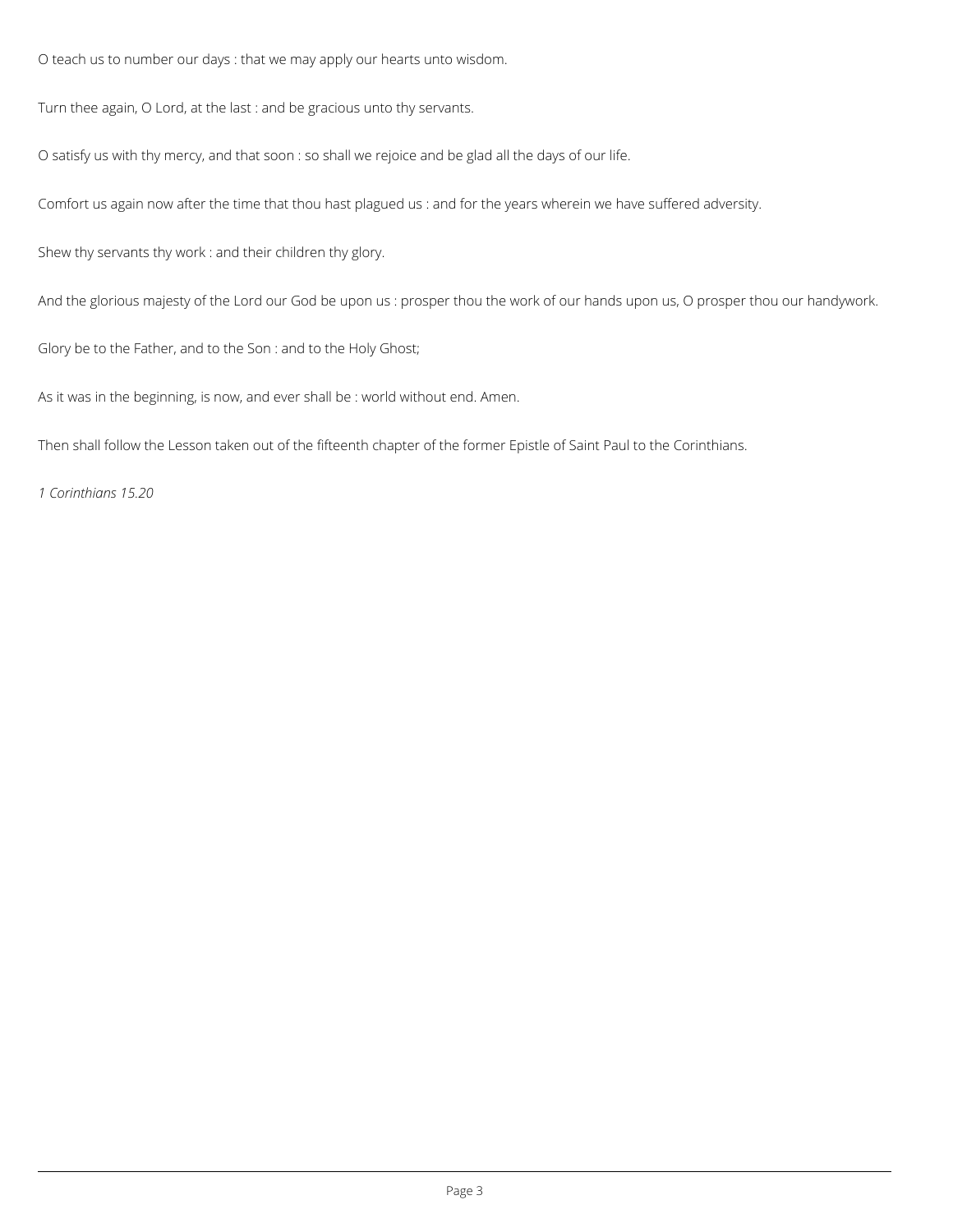Now is Christ risen from the dead, and become the first-fruits of them that slept. For since by man came death, by man came also the resurrection of the dead. For as in Adam all die, even so in Christ shall all be made alive. But every man in his own order: Christ the first-fruits; afterward they that are Christ's, at his coming. Then cometh the end, when he shall have delivered up the kingdom to God, even the Father; when he shall have put down all rule, and all authority, and power. For he must reign, till he hath put all enemies under his feet. The last enemy that shall be destroyed is death. For he hath put all things under his feet. But when he saith, all things are put under him, it is manifest that he is excepted, which did put all things under him. And when all things shall be subdued unto him, then shall the Son also himself be subject unto him that put all things under him, that God may be all in all. Else what shall they do which are baptized for the dead, if the dead rise not at all? why are they then baptized for the dead? And why stand we in jeopardy every hour? I protest by your rejoicing, which I have in Christ Jesus our Lord, I die daily. If after the manner of men I have fought with beasts at Ephesus, what advantageth it me, if the dead rise not? Let us eat and drink, for to-morrow we die. Be not deceived: evil communications corrupt good manners. Awake to righteousness, and sin not: for some have not the knowledge of God: I speak this to your shame. But some man will say, How are the dead raised up? and with what body do they come? Thou fool, that which thou sowest is not quickened, except it die. And that which thou sowest, thou sowest not that body that shall be, but bare grain, it may chance of wheat, or of some other grain: but God giveth it a body, as it hath pleased him, and to every seed his own body. All flesh is not the same flesh; but there is one kind of flesh of men, another flesh of beasts, another of fishes, and another of birds. There are also celestial bodies, and bodies terrestrial; but the glory of the celestial is one, and the glory of the terrestrial is another. There is one glory of the sun, and another glory of the moon, and another glory of the stars; for one star differeth from another star in glory. So also is the resurrection of the dead. It is sown in corruption; it is raised in incorruption: it is sown in dishonour; it is raised in glory: it is sown in weakness; it is raised in power: it is sown a natural body; it is raised a spiritual body. There is a natural body, and there is a spiritual body. And so it is written, The first man Adam was made a living soul; the last Adam was made a quickening spirit. Howbeit, that was not first which is spiritual, but that which is natural; and afterward that which is spiritual. The first man is of the earth, earthy: the second man is the Lord from heaven. As is the earthy, such are they that are earthy: and as is the heavenly, such are they also that are heavenly. And as we have borne the image of the earthy, we shall also bear the image of the heavenly. Now this I say, brethren, that flesh and blood cannot inherit the kingdom of God; neither doth corruption inherit incorruption. Behold, I shew you a mystery: We shall not all sleep, but we shall all be changed, in a moment, in the twinkling of an eye, at the last trump: for the trumpet shall sound, and the dead shall be raised incorruptible, and we shall be changed. For this corruptible must put on incorruption, and this mortal must put on immortality. So when this corruptible shall have put on incorruption, and this mortal shall have put on immortality; then shall be brought to pass the saying that is written, Death is swallowed up in victory.

O death, where is thy sting? O grave, where is thy victory? The sting of death is sin; and the strength of sin is the law. But thanks be to God, which

giveth us the victory through our Lord Jesus Christ. Therefore, my beloved brethren, be ye stedfast, unmoveable, always abounding in the work

of the Lord, forasmuch as ye know that your labour is not in vain in the Lord.

When they come to the grave, while the corpse is made ready to be laid into the earth, the Priest shall say, or the Priest and Clerks shall sing: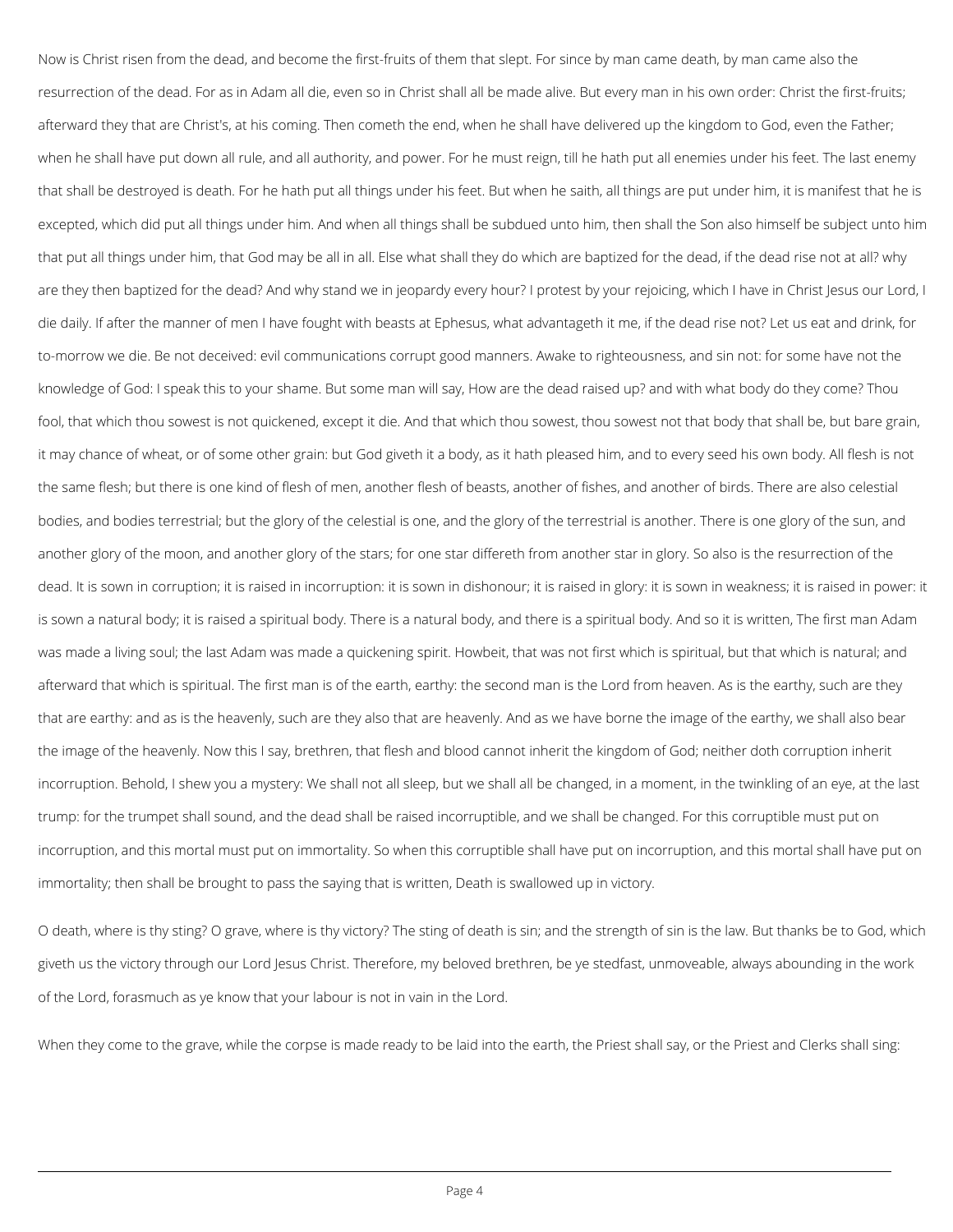Man that is born of a woman hath but a short time to live, and is full of misery. He cometh up, and is cut down, like a flower; he fleeth as it were a shadow, and never continueth in one stay.

In the midst of life we are in death: of whom may we seek for succour, but of thee, O Lord, who for our sins art justly displeased? Yet, O Lord God most holy, O Lord most mighty, O holy and most merciful Saviour, deliver us not into the bitter pains of eternal death. Thou knowest, Lord, the secrets of our hearts; shut not thy merciful ears to our prayer; but spare us, Lord most holy, O God most mighty, O holy and merciful Saviour, thou most worthy Judge eternal, suffer us not, at our last hour, for any pains of death, to fall from thee.

Then, while the earth shall be cast upon the body by some standing by, the Priest shall say,

Forasmuch as it hath pleased Almighty God of his great mercy to take unto himself the soul of our dear brother here departed: we therefore commit his body to the ground; earth to earth, ashes to ashes, dust to dust; in sure and certain hope of the Resurrection to eternal life, through our Lord Jesus Christ; who shall change our vile body, that it may be like unto his glorious body, according to the mighty working, whereby he is able to subdue all things to himself.

Then shall be said or sung,

IÂ heard a voice from heaven, saying unto me, Write, From henceforth blessed are the dead which die in the Lord: Even so, saith the Spirit, for they rest from their labours.

Then the Priest shall say,

Lord, have mercy upon us.

## **Christ, have mercy upon us.**

Lord, have mercy upon us.

Our Father which art in heaven, Hallowed be thy Name, Thy kingdom come, Thy will be done, in earth as it is in heaven. Give us this day our daily bread; And forgive us our trespasses, As we forgive them that trespass against us; And lead us not into temptation, But deliver us from evil. Amen.

Priest.

Almighty God, with whom do live the A spirits of them that depart hence in the Lord, and with whom the souls of the faithful, after they are

delivered from the burden of the flesh, are in joy and felicity: We give thee hearty thanks, for that it hath pleased thee to deliver this our brother

out of the miseries of this sinful world; beseeching thee that it may please thee, of thy gracious goodness, shortly to accomplish the number of

thine elect, and to hasten thy kingdom; that we, with all those that are departed in the true faith of thy holy Name, may have our perfect

consummation and bliss, both in body and soul, in thy eternal and everlasting glory; through Jesus Christ our Lord. **Amen.**